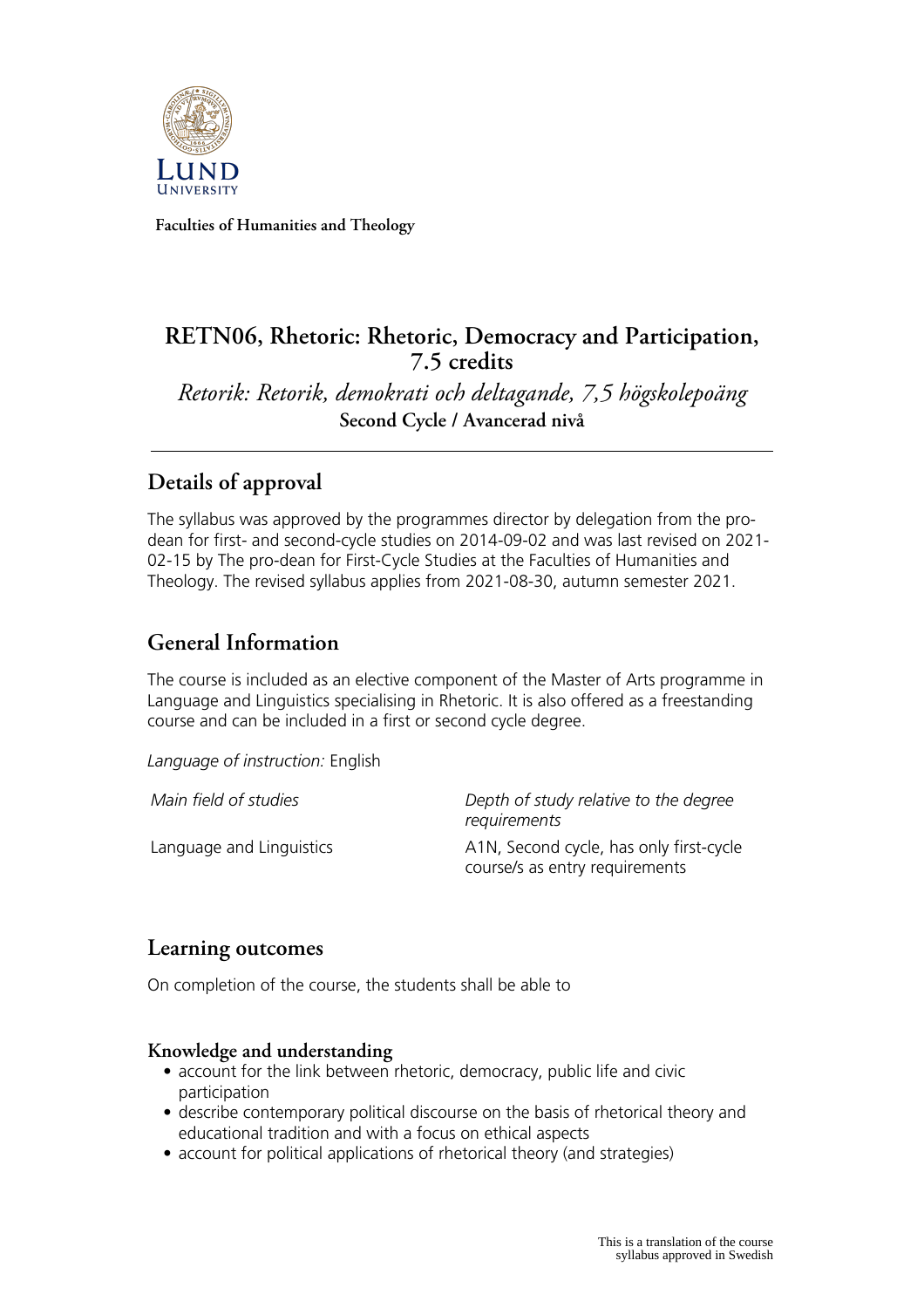#### **Competence and skills**

- to a great extent select and justify modes of communication from the perspectives of rhetorical theory and the aims and conditions of the communicative situation
- analyse and reexamine how different rhetorical applications shape the interplay between between participants in public life
- analyse and interpret examples of political communication from a rhetorical perspective focusing on democracy and civic participation
- to a great extent provide constructive feedback and participate actively in a dialogue expanding knowledge

#### **Judgement and approach**

- to a great extent take a critical and reflecting position on different rhetorical manifestations with regard to democracy and civic participation
- take a position on and reexamine the conditions, applications and possible weaknesses of rhetorical theory in public communication

### **Course content**

The course focuses on the possible and actual roles of rhetoric in contemporary liberal democracies from the perspective of civic participation in political contexts.

Students are provided with general knowledge and understanding of the links between rhetoric, democracy and citizen participation from both theoretical and practical perspectives. Special attention is paid to the conditions of persuasion in relation to rhetorical theories.

The possibilities of rhetorical presentations to serve as a constructive contribution to the development of democracy are examined against the background of current research, taking into account languages and adaptation, insights into usage and style, the links between form and content, source criticism and the presentation itself. Furthermore, the course addresses relational conditions, the role of the receiver, the importance of providing constructive feedback and the ability to do so.

Through presentations, dialogues and discussions, students examine rhetorical issues and perspectives linked to the rhetorician's responsibility for the conditions and outcomes of communication.

### **Course design**

In addition to lectures and seminars, the student will conduct an empirical case study during the course. Participation in workshops and student-controlled presentations (6 in total) is compulsory, as well as 3 working papers.

#### **Assessment**

The course assessment is based on a written assignment.

The examiner, in consultation with Disability Support Services, may deviate from the regular form of examination in order to provide a permanently disabled student with This is a translation of the course syllabus approved in Swedish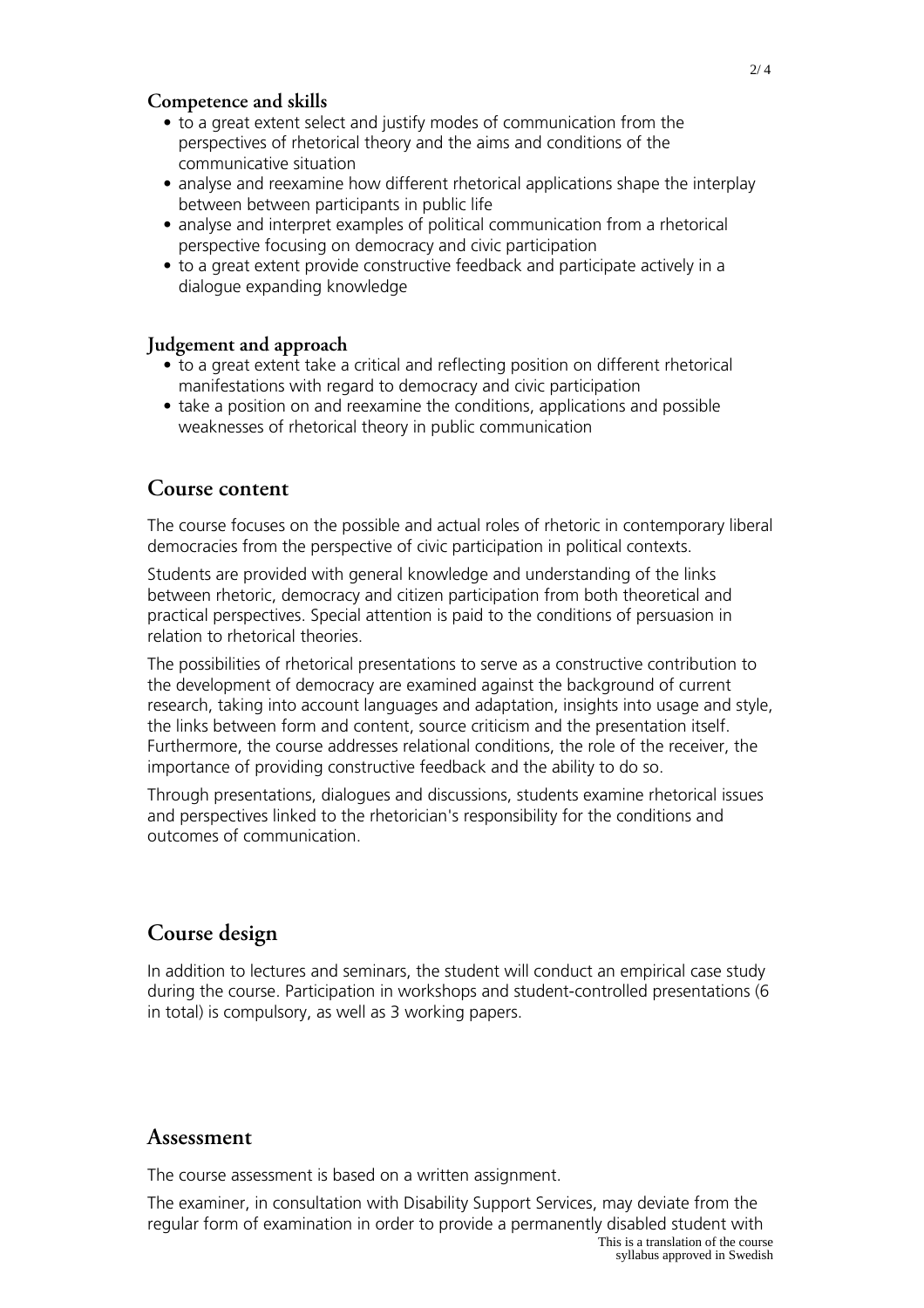a form of examination equivalent to that of a student without a disability.

*Subcourses that are part of this course can be found in an appendix at the end of this document.*

### **Grades**

Marking scale: Fail, Pass, Pass with distinction.

# **Entry requirements**

To be admitted to the course, student's must have a Bachelor's degree in the Humanities or Social Sciences and English B or the equivalent.

# **Further information**

- 1. The course is offered at the Centre for Languages and Literature and/or Department of Communication and Media, Lund University.
- 2. The credits allocated for course content that in whole or in part is commensurate with another course can only be credited once for a degree. For further details see the current registration information and other relevant documentation.
- 3. The course is identical to HURD001.